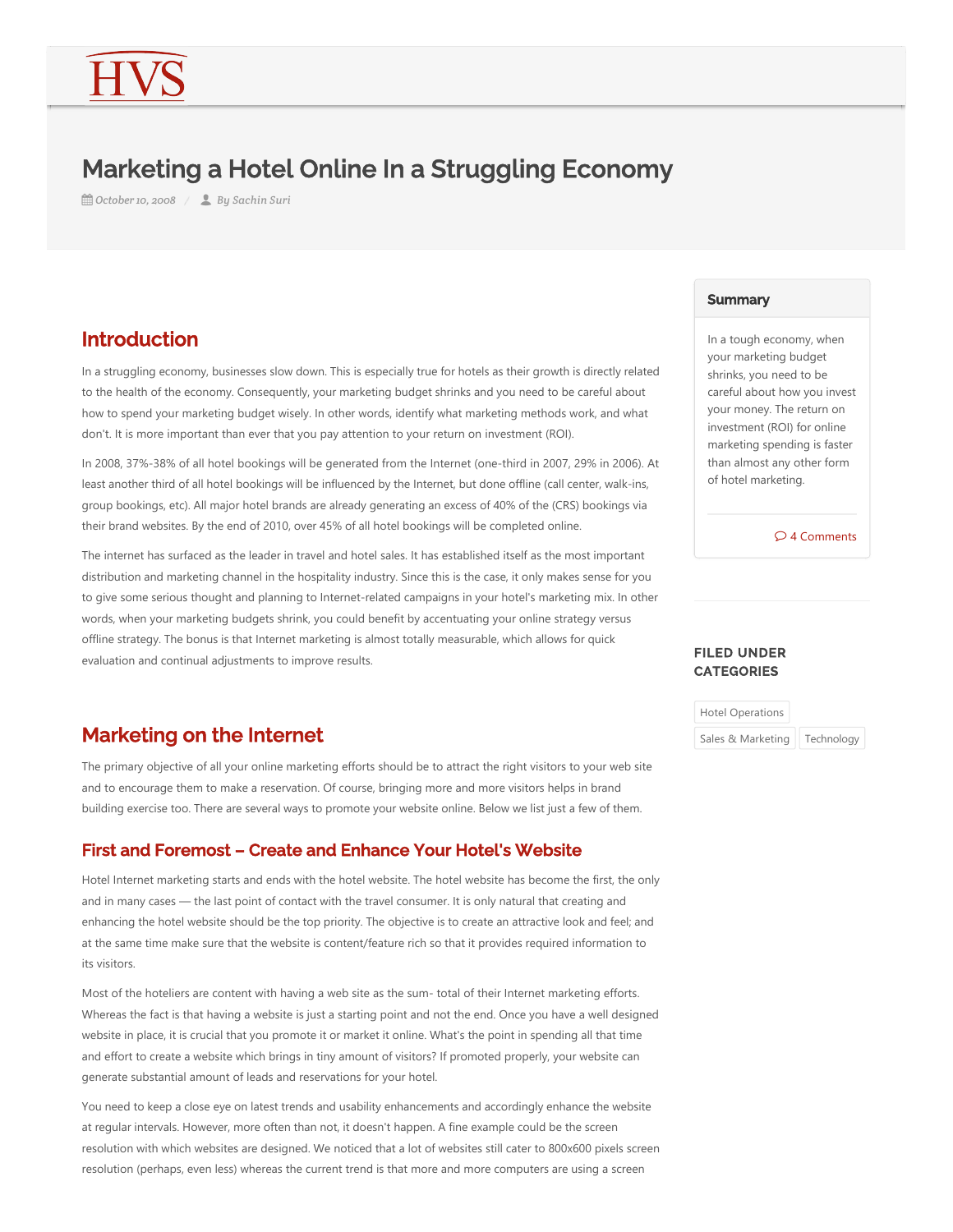size of 1024x768 pixels or more. Therefore, a substantial amount of web page real estate is going wasted.

Another example could be that of images and graphics used on websites. Many hoteliers don't realize that today, Internet users have a lot more bandwidth/internet speed at their disposal than what they had a couple of years ago. Still, many websites continue to use small sized, highly optimized graphics, thereby compromising on quality and presentation. These are just a couple of examples. There are several other factors contributing to websites being archaic – verbose content copy, poorly done virtual tours, confusing navigation, and other redundant elements.

#### Content Copy - Study Your Competition

You need to thoroughly study and understand your competition since having an edge over your competitor's website should be one of the primary objectives for your website. In order to do so, you have to understand exactly what your competitors are doing online – the manner in which they display their services, facilities and amenities, use of graphics, search engine penetration, etc.

Travelers are getting more and more skeptical of hotels' website content. Write concise and straight forward content copy for your website with appropriate graphics. Graphics and animation go a long way in sending the right message to your visitors. It is important that your website demonstrates your hotel's facilities and amenities in as attractive a manner as possible. But at the same time, make sure it is searchable. For that to happen, you need to understand what people search for on the Internet and then accordingly plug in the right kind of content and other sales elements into the web pages. In the online world, your website is your biggest asset. The content that you write for it can either build brand equity or tarnish the brand image of the hotel.

#### Search Engine Optimization (SEO)

Optimize web pages by reviewing website's HTML source code, META Tags, implement popular keywords in the content, etc. In short, do whatever it takes to improve your website's "Organic Search", which is the free/unpaid search on search engines.

Make sure that the agency or SEO specialists that you hire have enough experience and knowledge of hotel selection and booking process. The problem with many SEO specialists is that they tend to populate hotel sites with unrelated non-travel visitors through the careless use of poorly selected key words/phrases and other means. The number of visitors your SEO efforts generate is important. But even more important is the number of reservations generated from these visitors. Having a lot of visitors to your website would be of little use if they do not help in generating reservations. Therefore, conversion is the key.

Having a good link strategy is a very important part of SEO. When ranking your web site, several search engines consider the number and quality of in‐bound links to rank your website. Participating in local search – Google and Yahoo – also helps. It also keeps your hotel near the top of search engine results.

#### Paid Search Campaigns

Implement "Paid Search" Campaigns such as Pay Per Click (PPC) or Google AdWords or Yahoo Search Marketing or Microsoft adCenter. It is worth investing in Paid Search Campaigns to start with since it brings immediate results as opposed to Organic Search (SEO above), which usually has a gestation period of three to six months. As your Website's visibility improves in Organic Search, investment on Paid Search could be reduced.

The sad part is that many site promoters use PPC to replace and not supplement efforts to improve a web site's ability to earn good organic search results. Organic search should be your goal. User behavior supports this too. Users are more inclined to click on organic search results than paid search results.

Finally, as with SEO, remember that the number of reservations or conversions, not simply the number of site visits, determines a Paid Search Campaign's success.

#### Packages and Promotions

Identify which aspects of your product resonate best with your customers. Why are people staying at your hotel to begin with: good location, business amenities, free breakfast, etc. Package and promote your hotel's unique value proposition to potential customers. For example, create unique hotel offers based on your unique hotel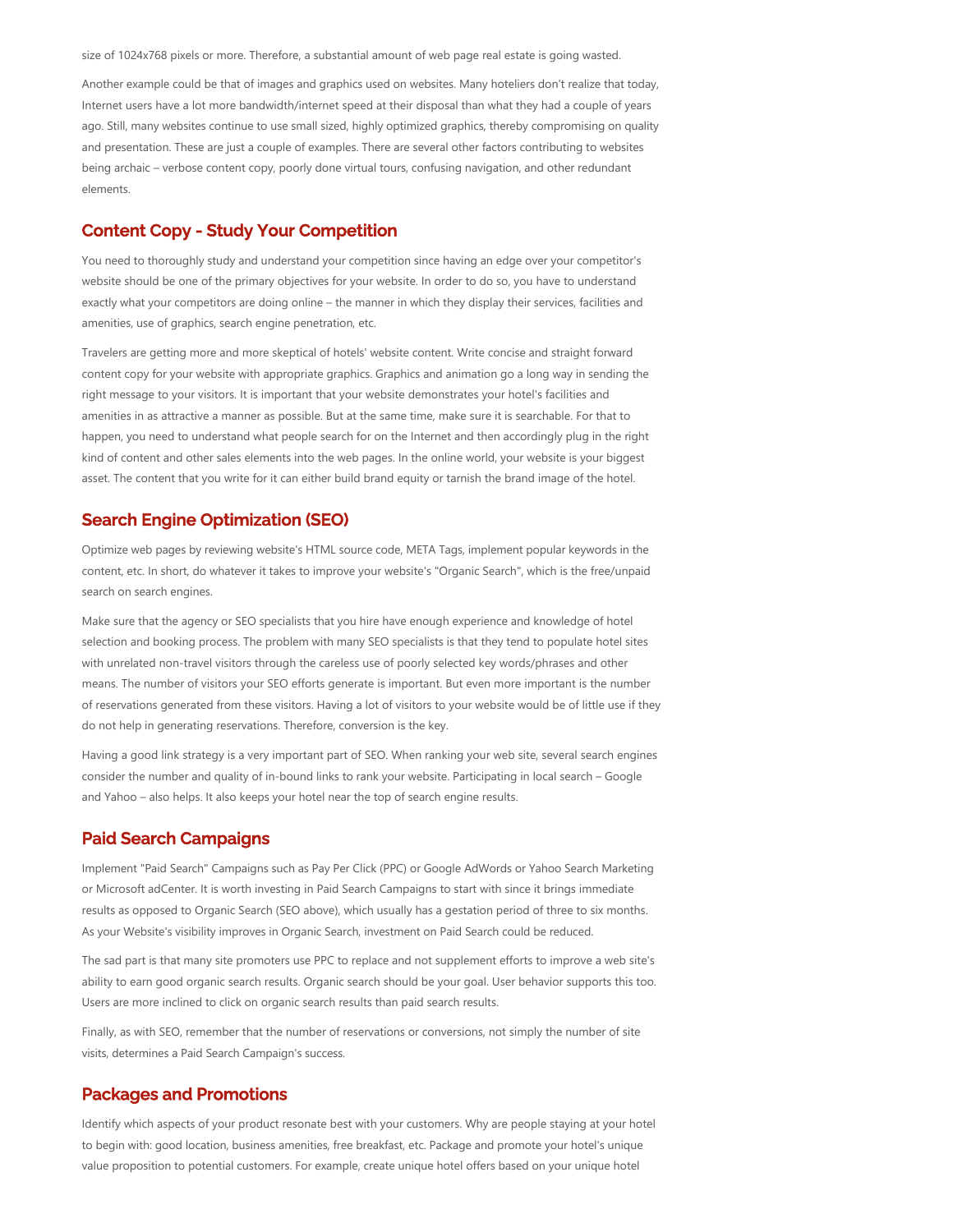product attributes or attributes in the local environment. Several years ago, someone had the brilliant idea to include a complimentary breakfast as a value‐added feature to improve sales. It worked so well that nearly every hotel now offers it; it is no longer a special feature and could even be a deficit for those who do not offer it.

The vast majority of travelers make a value judgment when selecting a hotel. Create special promotions, which focus on value‐added features targeted to the market segment you are seeking.

#### Consumer Generated Media (CGM) - Guest Reviews and Feedback

Social media sites have become very popular as these websites provide a means for keeping in touch with friends, colleagues, and relatives. However, in a tough economy where marketing budgets are limited, it makes more sense to focus on travel‐related social media sites like *TripAdvisor.com* and *HotelChatter.com* instead of non‐travel focused websites such as *YouTube.com* or *FaceBook.com*. Yes, if you have the resources to focus on both types of websites, do so by all means. While travel‐related social media websites play a significant role in travel planning, non‐travel focused, popular social media websites are important from the perspective of brand building and awareness.

Make sure your own website supports Consumer Generated Media (CGM) including blogs, trip planners, quest reviews, experience sharing, etc. For instance, it should allow visitors to read and post reviews, comments and feedback. People do read reviews and experiences of the visitors who have stayed at your hotel in the past. This trend is increasingly catching up with people as part of their planning process for both business and leisure travel.

From a guest's perspective, it is more convenient for him to write a candid comment about the services that he experienced at your hotel than to go to the front desk or a consumer court and vent out his frustrations. That's what people like to read before planning their travel – blunt and honest guest reviews – whether good or bad. And it does make an impact on their travel decisions.

### The Bottom Line

Internet marketing involves more than simply having a web site. It consists of varied but interrelated components such as design, development and online marketing. Online Marketing can alone have several channels such as: Search Engine Marketing, which includes SEO and Paid Search Advertising, display advertising, e-mail, newsletter, online PR, etc. Tying these components together require expert knowledge and years of experience.

But the Internet is still the most effective, least expensive way to expose your hotel to global traffic and new reservations. It is the largest and most important marketing and distribution channel in hospitality. According to Telecommunications Industry Association (TIA), 83% of travel planning in the US is done online. By 2010 the Internet will contribute over 45% of all travel‐related bookings in North America. The cost to sell directly to consumers via your website can be really low as compared to the hefty distribution costs via the Global Distribution System (GDS) and the third-party online intermediaries. Reducing the reliance on these two very expensive channels will directly affect the bottom line.

If used effectively, the Internet can provide the required exposure and incremental business for your hotel. In these uncertain times, the Internet can produce a large portion of a hotel's overall business.

#### Online Marketing Trends and Opportunities in India

At a time when companies are cutting advertising budgets, online marketing provides much‐needed edge to marketing. Indian market has seen 19% increase in the regular internet users this year over 2007, boasts of an active eight million online buyers. With regular internet users already reaching a sizeable 40 million this year, search engines are becoming a significant marketing tool for Indian companies across all industries. More and more Indians are turning to search engines like Google, Yahoo and MSN. The SEM industry is likely to double in size to \$225 million by 2009-10. With Indian online industry headed towards Rs 2,000 crore, takers of online marketing have increased in the past four to five years. Online marketing will soon become the preferred mode of advertising for many businesses in India. Since most Internet users now avail search services and buy online,